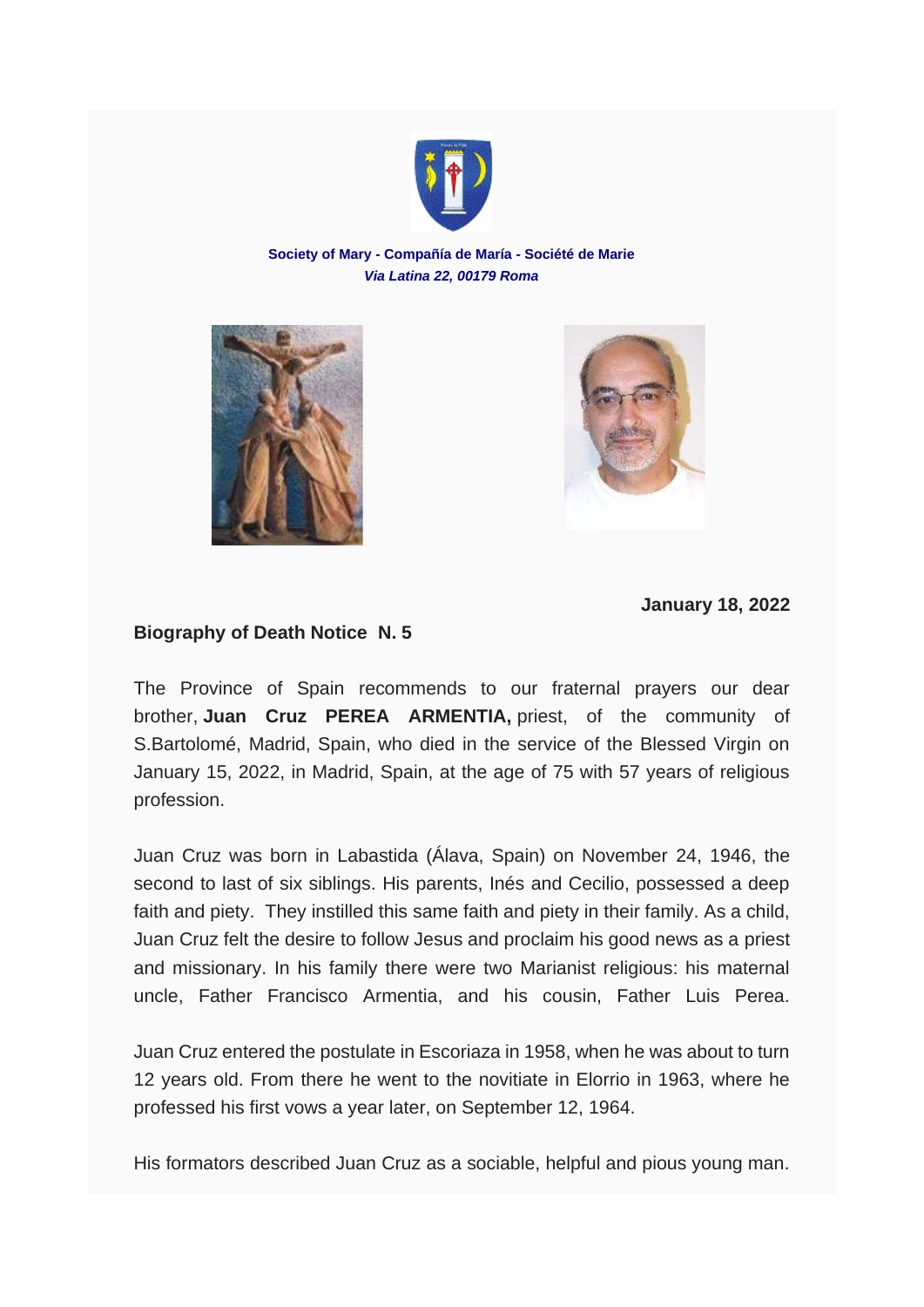He had a very good aptitude for sports, an activity to which he devoted a lot of energy and passion. As the years went by, he would especially enjoy playing fronton. He also had a taste and aptitude for music.

From a young age, he showed great self-esteem, with all the virtues and risks that this implies. His strong character was on more than one occasion a source of annoyance to others. However, he accepted with humility the corrections of his superiors and worked hard to control himself in that aspect of his life.

After his first profession of vows, Juan Cruz spent his four years of scholasticate in Zaragoza, beginning his studies of philosophy and letters.

His first assignment was to La Almunia de Doña Godina, a village in Aragon with a peasant tradition, where he began his educational work in the school. He enjoyed those four years very much, thanking God for being able to proclaim the gospel among simple and needier people than those he had met in Zaragoza. During that time, he renewed his vows year after year, until he made his perpetual profession in 1970.

From Aragon he went to the community of Barcelona. He went there in order to complete his studies, specializing in pedagogy. At the same time, he worked as a teacher in the Colegio del Buen Pastor, located in the working class district of Zona Franca.

In September 1976, he went to the international Marianist seminary in Fribourg (Switzerland), where he enjoyed four years of theological formation, life in a multicultural community and pastoral service to the Spanish immigrants living in Switzerland. After his ordination in 1980, which took place in his hometown, Juan Cruz went to Valencia, where he lived for the next five years. In addition to teaching, he began his duties as a school chaplain: celebrating Mass, hearing confessions, catechizing, accompanying and preparing spiritual exercises. At the beginning of his second year, he became the superior of that large and heterogeneous community, which included young Marianist students and some pre-novices.

After five years, the provincial proposed that he go to the parish of San Cristóbal in Barcelona as pastor. He lived there for eight years; years of great dedication and evangelizing growth. Overcoming difficulties with certain inherited desires to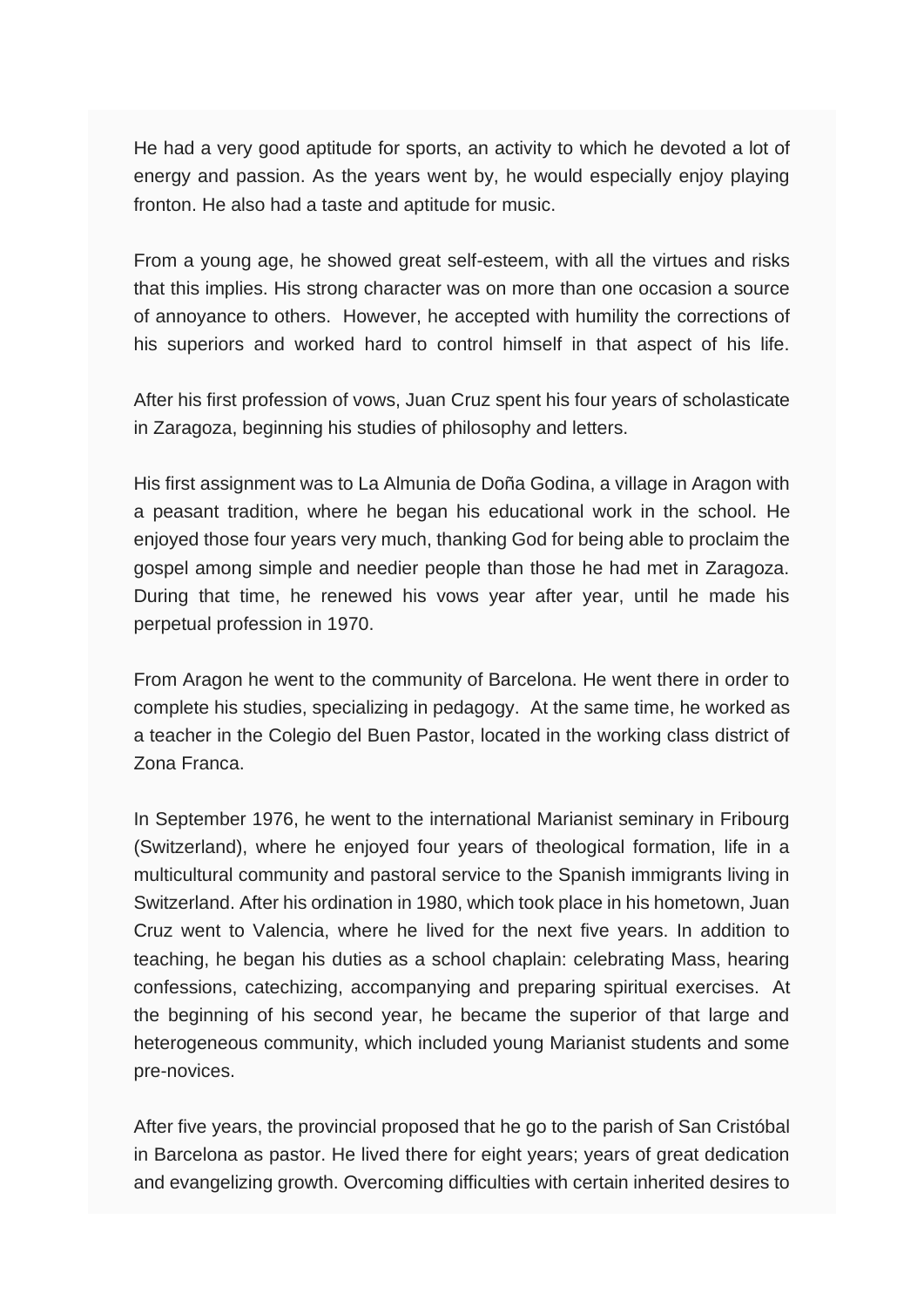avoid change - "it has always been done that way here" - he knew how to generate participative dynamics, counting a lot on the laity and contributing to the start of the Marianist Fraternities in Barcelona. To this day, these fraternities continue to grow and give life, although the Marianist religious community left almost 10 years ago.

In 1993, new needs arose in the province and Juan Cruz went to his native region, specifically to the community that animated the school in Vitoria. He left parish work and returned to focus on educational and pastoral work in a large school, becoming both teacher and chaplain.

After four years in Vitoria, the provincial appealed to his generosity and asked him to join the small Marianist community of Buriassot (10 km from Valencia), to replace the parish priest, who was elderly and in poor health. The parish of San José Obrero borders a very poor neighborhood with a mostly gypsy population that was artificially created just a few years before he arrived. There, Juan Cruz will live his longest mission period - 10 years - in which he will struggle with the feeling of loneliness and with challenges different from those he was used to. However, he will also grow as a person and patiently sow the Kingdom throughout that time.

A bit worn out, in 2007 Juan Cruz went to the community of Santa Maria del Pilar de Zaragoza, so that he could recuperate. He enjoyed the following eight years. There he would eventually retire from his work as a teacher, but would continue to work as a chaplain, also assuming the service of superior of the community for the last three years.

After the creation of the new Province of Spain, Juan Cruz joined the mission of Almeria: two parishes and a very special school, which serves gypsy and Moroccan families. He became the parish priest of Santa María de Belén, in the heart of the gypsy neighborhood. For five years he worked there. He did not allow discouragement to overcome his efforts. He worked hard but did not see much growth in that tiny Christian community. Nevertheless, he visited all the houses, knocked on doors, organized events and greatly improved the physical facilities.

In 2020, a year and a half ago, the provincial superior asked Juan Cruz to take on a new mission: to be part of the Marianist community of Orcasur, in Madrid,